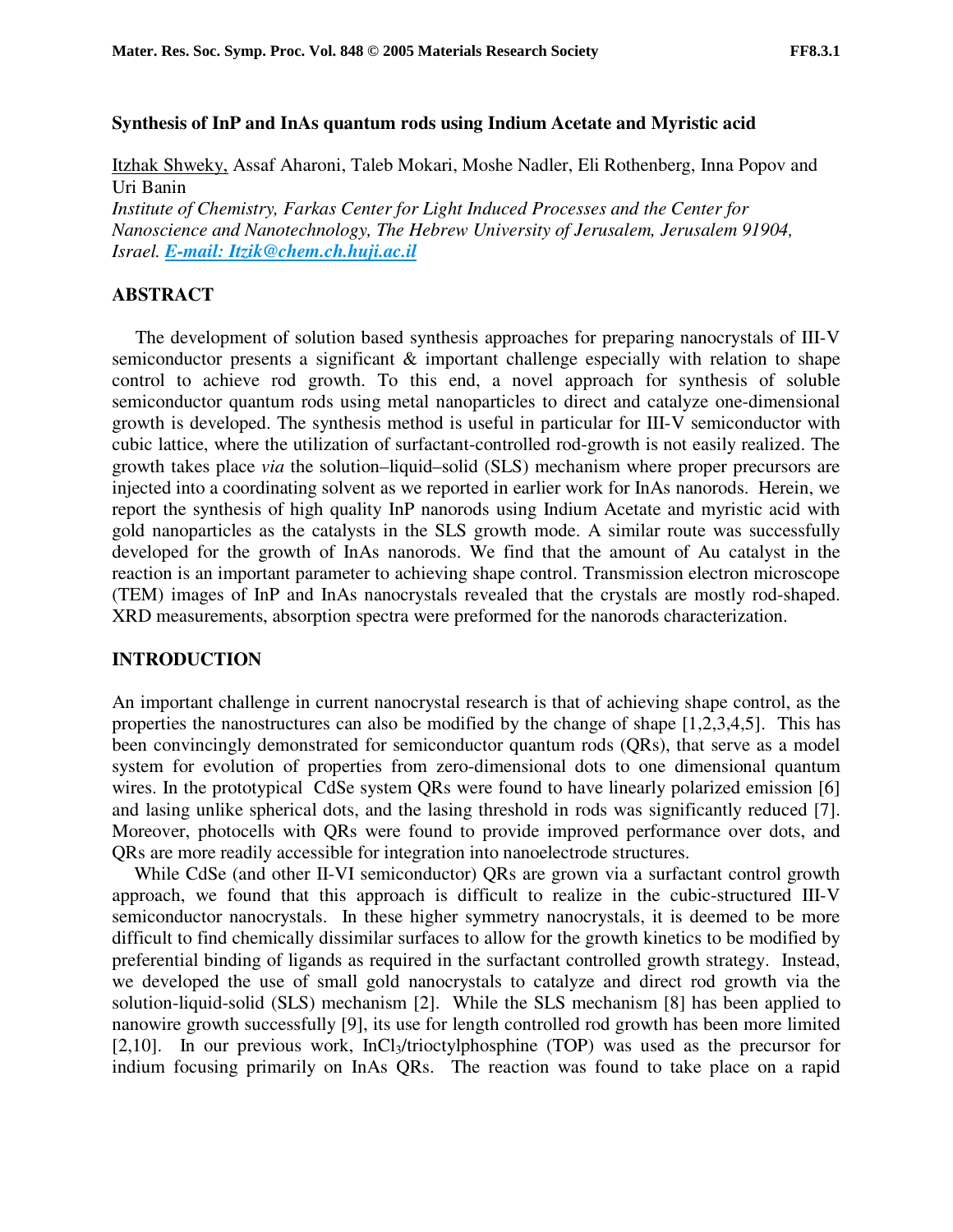timescale and has to be quenched a few second after its initiation. This is believed to be one of the reasons for appearance of kinks in the longer InAs QRs grown using that method.

In the present work, we focus on growth of InP QRs. We specifically targeted strategies to slow down the reaction, which would lead to reduced kinking. To this end we changed the indium precursor to  $In(Ac)$ <sub>3</sub> in myristic acid following earlier work of Peng on growth of spherical III-V dots [11]. As in our earlier work, we employ the use of Au clusters as the seed particles and this route was applied to both InP and InAs QRs and was specifically found to be well suited for growth of InP QRs.

## **EXPERIMENTAL DETAILS**

**InP nanorod synthesis.** Triphenylphosphine coated Au clusters with diameter of 1.4 nm and the suggested formula  $Au_{101}(PPh_3)_{21}Cl_5$  (denoted as  $Au_{101}$ ) were synthesized by the published procedures [12]. In a typical preparation of InP rods, 1.6 gr TOPO (trioctylphosphine-oxide) 0.24gr (0.80 mmol) of In(III)Acetate, 0.55gr (2.40mmol) of Myristic Acid were put in 4-neck flask as the growth solution. The mixture was heated to 110-20 °C to obtain an optically clear solution and pumped for 2 hours. The system was purged with Ar three times, and then further heated to 360°C under Ar flow & vigorously stirring. A stock solution containing 65 mg (0.25) mmol) tris(trimethylsilyl)phosphine and  $0.52$ gr gold nanocrystal/toluene solution (18mg Au<sub>101</sub>) clusters in Toluene 0.5gr) was diluted with 0.5 gr TOP. The stock solution was injected within 0.1 second under vigorous stirring, leading to the decrease of the reaction temperature to about 330°C. 20 sec later 1.5 gr of TOP was injected for further cooling, and the temperature dropped to 270 $^{\circ}$ C and then stabilized on 270 $\pm$ 5 $^{\circ}$ C, after 20 min the reaction was cooled to room temperature. A 2-step separation procedure was conducted to obtain InP nanorods. First, the product was diluted with toluene and centrifuged at 6000 rpm for 20 min. Large InP nanorods (100-150x4nm) were precipitate while smaller (20-30x4nm) nanorods were left in the supernatant. Second, the smaller nanorods were precipitated by adding methyl alcohol and then centrifuged at 6000 rpm for 10 min and re-dissolved in toluene.

**InAs nanorod synthesis.** In a typical preparation of InAs rods, 2.0 gr TOPO (trioctylphosphineoxide) 0.54gr (1.9 mmol) of In(III)Acetate, 1.27gr (5.6mmol) of Myristic Acid were put in 4 neck flask as the growth solution. The mixture was heated to 110-20°C to obtain an optically clear solution and pumped for 2 hours. The system was purged with Ar three times, and then further heated to 360°C under Ar flow & vigorously stirring. A stock solution containing 68 mg  $(0.23 \text{ mmol})$  (TMS)<sub>3</sub>As and 0.52gr gold nanocrystal/toluene solution (18mg Au<sub>101</sub> clusters in Toluene 0.5gr) was diluted with 0.5 gr TOP. The stock solution was injected within 0.1 second under vigorous stirring. 20sec later 1.5 gr of TOP was injected for further cooling, after 10min of heating at 270±5°C the reaction was cooled to room temperature. The rods were purified and size- selected by centrifugation. The raw product was diluted with toluene, removed to 5 ml vials, stopped with septum under nitrogen and centrifuged stepwise to obtain rods of different sizes.

InP and InAs nanorods were characterized using UV-VIS absorption, photoluminescence (PL), transmission electron microscopy (TEM), X-ray diffraction (XRD).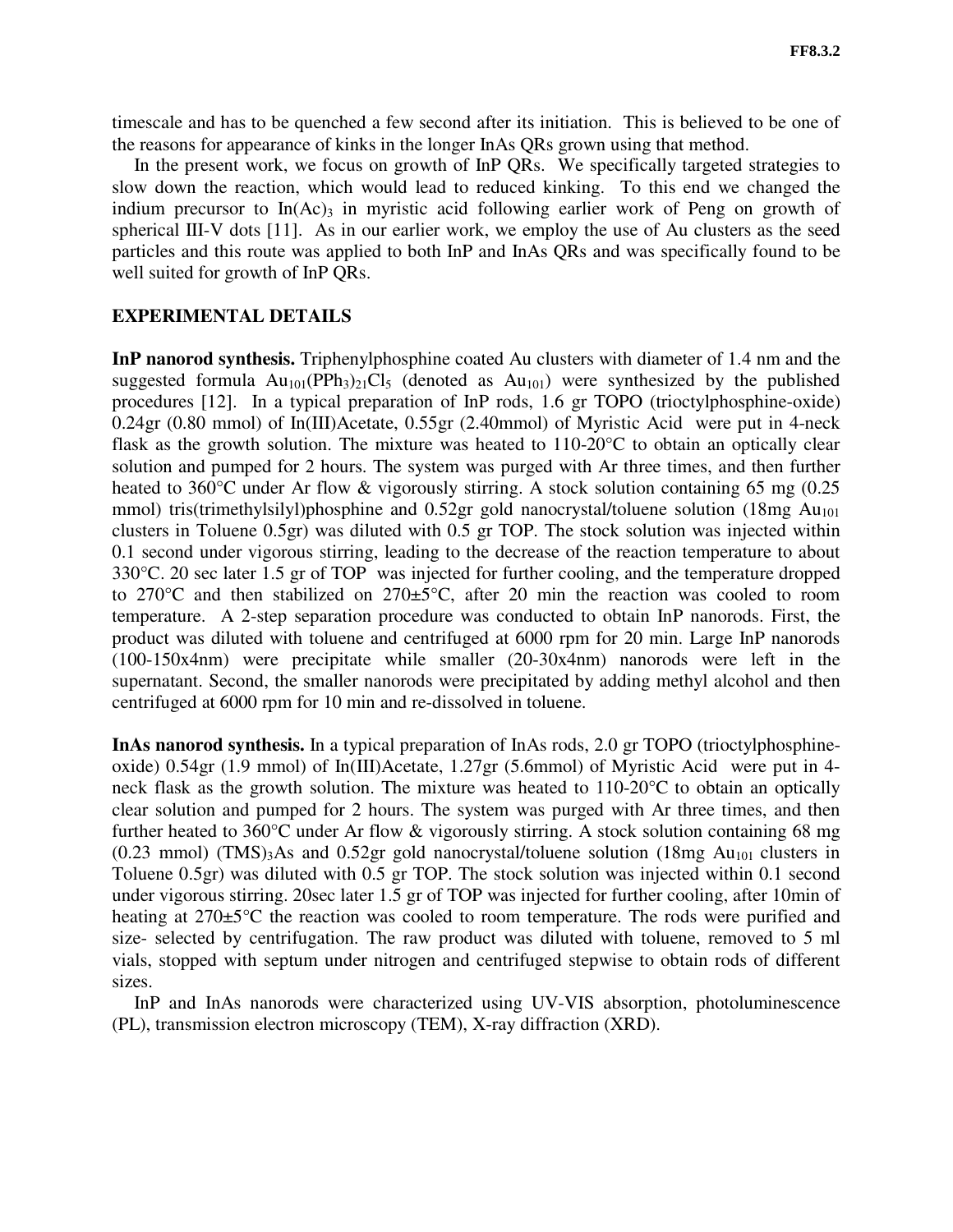### **RESULTS AND DISCUSSION**

The synthesis approach to achieve shape control for InP and InAs rod growth combines the principles of colloidal growth of high quality semiconductor nanocrystals, with one-dimensional growth achieved *via* the SLS mechanism. We use Au clusters as the seed particles for rod growth as reported in our earlier work but here we focus our attention to InP nanorods and also use a different indium pre-cursor, namely  $In(Ac)<sub>3</sub>$  with Myristic acid. We found that replacing the InCl<sub>3</sub> by In(Ac)<sub>3</sub> and the addition of Myristic acid as fatty acid ligand, improved the shape of InP nanorods compared to what could be achieved with InCl<sub>3</sub>.

A demonstration of the results obtained for the InP  $\&$  InAs rods, using Au<sub>101</sub> clusters as the catalyst particles, are shown in Figure 1 and Figure 2. The TEM images present the InP nanorods and nanowires & InAs nanorods which clearly reveal the one dimensional growth mode. Moreover, the darker contrast apparent on one end of the rods suggests clearly that Au is indeed present in one end. This is most obvious in the InP rods shown for example in Fig. 1a, as the difference in contrast between InP and Au is most pronounced. Most of the InP rods are not kinked. We note that while the bulk Au melting point (1064 ºC) is significantly higher than the reaction temperature used in the colloidal nanocrystal growth (300-360ºC), the reaction still works via the SLS mode since the melting point is significantly reduced for the small diameter Au clusters used as seeds  $[13,14]$ . Compared to our earlier work with  $InCl<sub>3</sub>$ , the reaction rate is indeed slower which, at least for the InP nanorods, allowed for improved control of the growth.

In our efforts to optimize the synthesis we varied different reaction parameters. We find that the In:P ratio determines the yield of two different main rod size: shorter nanorods and longer ones. For larger ratio of In:P of 3.5:1 the yield of longer rods increases, as can be seen in figure 2. For a smaller ratio of 2:1 the yield of shorter nanorods increases with little production longer rods (figure 1a). In this case, the main fraction of nanorods is of dimensions 25±6 x 3.8±0.8 nm. The increased length in the case of higher ratio of In:P is likely due to the increased indium reaction rate leading to more rapid growth and to longer rods.



**Figure 1:** TEM images of InP (a) and InAs (b) rods synthesized using Au101 clusters as catalyst. On some of the particles the Au seed is seen on the edge as a black dot.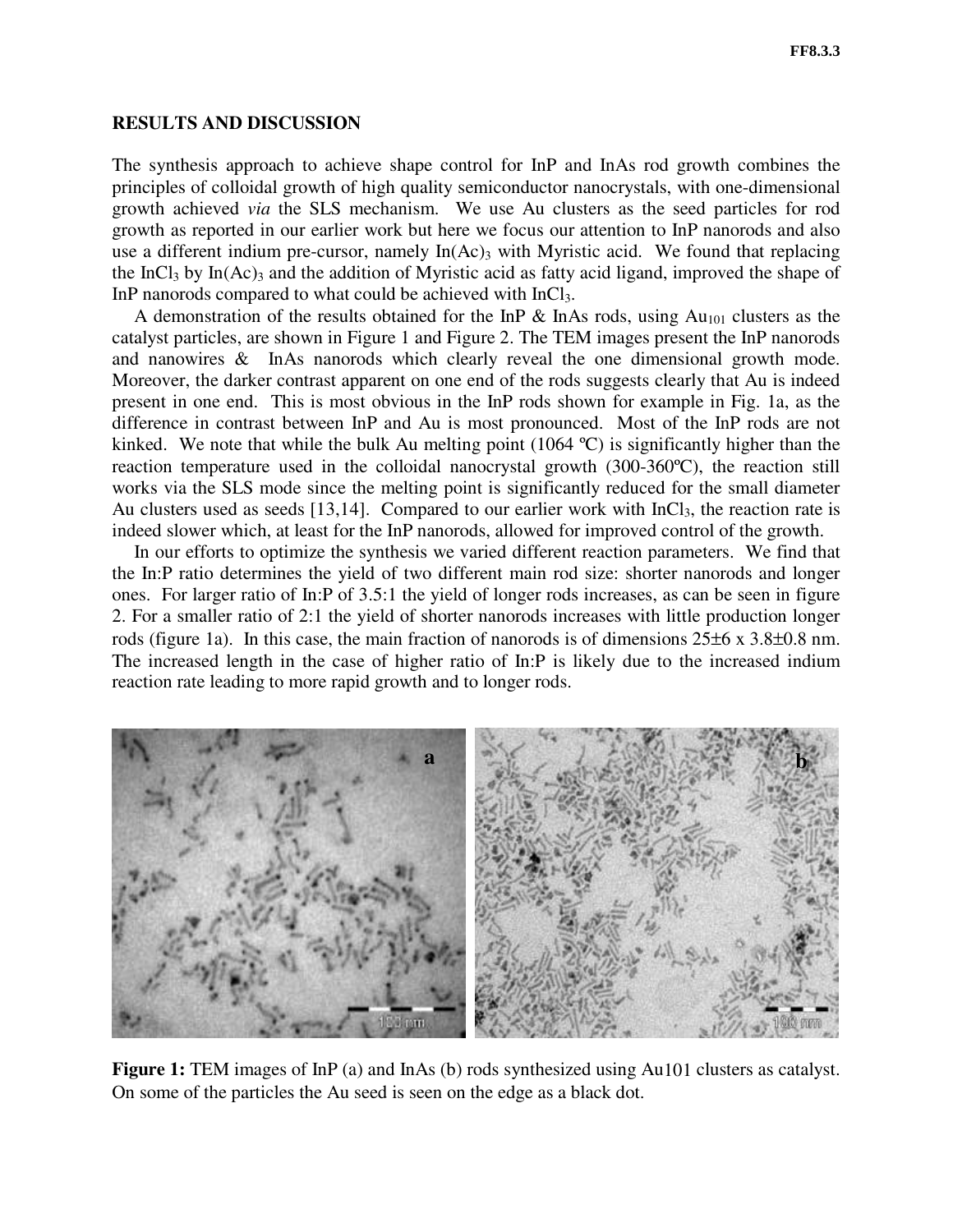

**Figure 2:** TEM image of InP wires synthesized using Au101 clusters as catalyst. On some of the particles the Au seed is seen on the edge as a black dot (scale marker bar is 50nm).

The synthesis yields InP quantum rods with a uniform diameter but distributed in length, along with byproducts including a small fraction of InP quantum dots and In particles and centrifugation was used to separate these products. In the first step of separation, the product dispersed in toluene was centrifuged at 6000 rpm (rcf-relative centrifugal force ~4000 g) for 20 min. In this step, nanorods and dots remained in the supernatant while the fraction of longer rods as shown in figure 2, remains in the precipitate. In the second step, nanorods were obtained.

The InP rods were characterized structurally with both XRD and HRTEM (high resolution TEM). The XRD pattern is shown in figure 3. The peaks correspond to the zincblende lattice of bulk InP indicating the crystalline growth of the nanorods. In HRTEM (not shown), we could identify that most of the rods grow along the (111) direction, in agreement with what we observed in our earlier work for InAs rods.



**Figure 3:** Powder X-ray diffraction patterns of the first fraction of InP rods. The powder was washed with water before measurements to remove excess surfactants.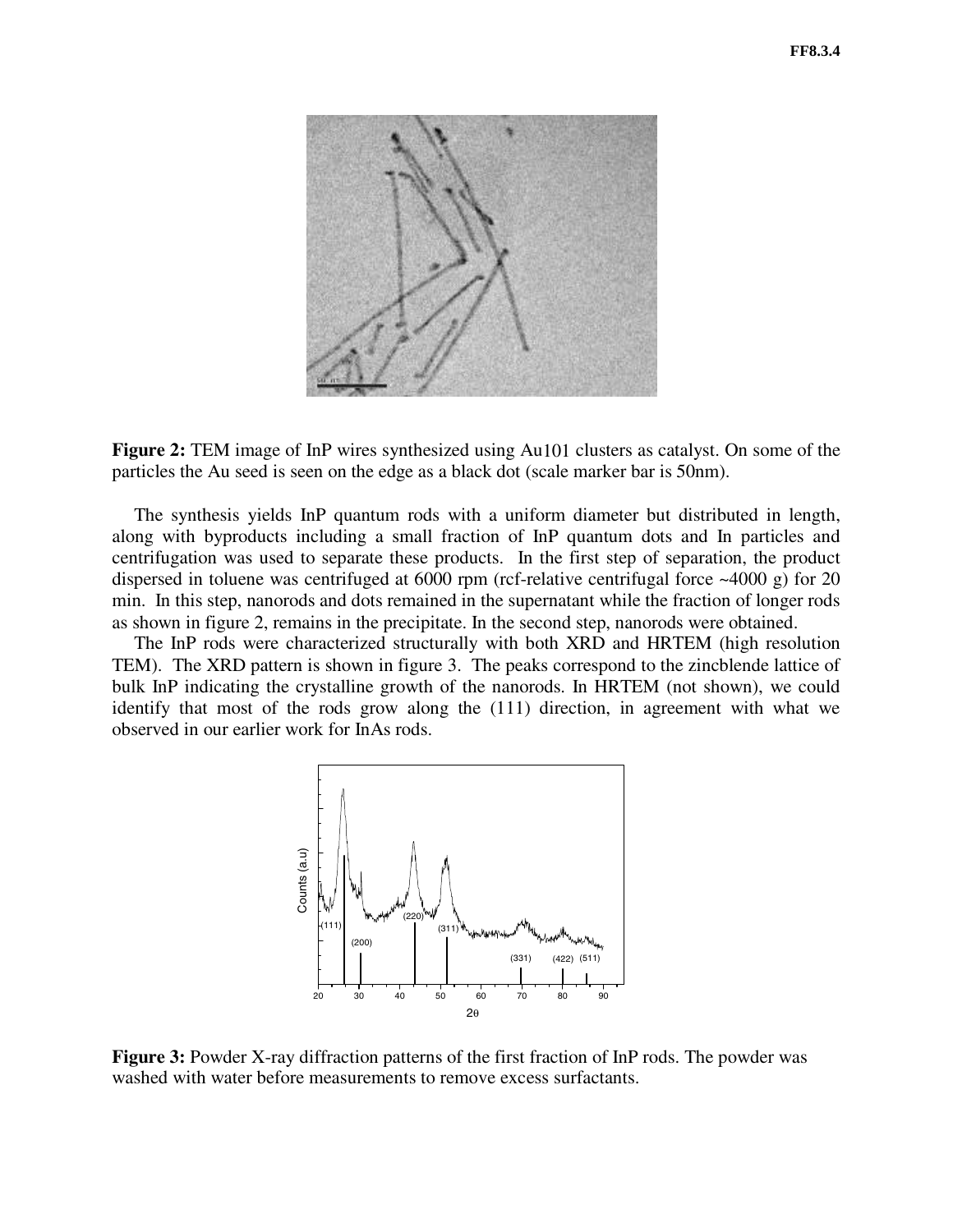

**Figure 4:** absorption (solid lines), and PL of InP and InAs nanorods. The PL was measured using 532 nm excitation for InP rods and 632 nm for InAs rods.

The basic optical properties of InP and InAs nanorods synthesized by this method were characterized using absorption and PL measurements. Figure 4 shows the spectra for both InAs and InP. In the case of InP rods, the position of the shoulder in the absorption spectrum is at  $\sim$ 700 nm, while for the InAs rods at 1250 nm. This reflects the quantum confinement in each of the systems. The PL in both InP and InAs rods is weak but still shows a signature of band gap emission. The very broad emission in the case of InAs is assigned to the relatively broad size distribution in these rods.

### **CONCLUSIONS**

We have shown that the solution–liquid–solid (SLS) mechanism can be used for the synthesis of III-V semiconductor nanorods with cubic lattice. Using In(Ac)3 and myristic acid yielded wellcontrolled InP rods, that are not kinked. We attribute this improved control to the slower growth achieved through the use of the less reactive indium precursor compared with  $InCl<sub>3</sub>$  used in our earlier work. The length of the InP rods could be controlled by changing the ratio of the In/P precursors. InP rods will be interesting for the study of the evolution of properties from 0D dots to 1D wires. Furthermore, it will be interesting to examine the possibility of integrating them in solar cells.